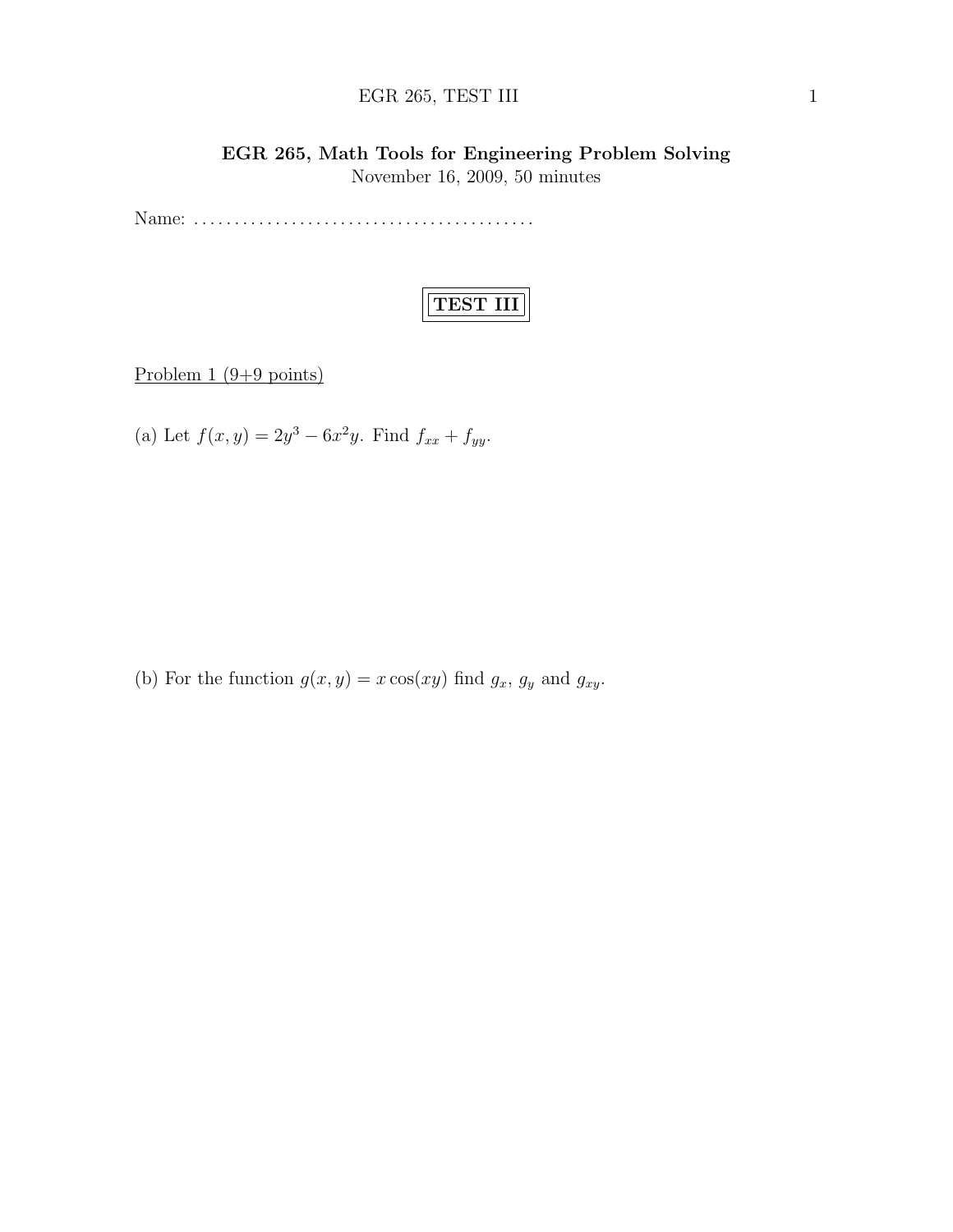### Problem 2 (9+9 points)

(a) For the function  $h(x, y) = \ln(x^2 + y^4)$  find its direction and rate of steepest descent at the point  $P(2, 1)$ .

(b) Find the directional derivative of  $h(x, y)$  at  $P(2, 1)$  in the direction of the vector from  $P(2, 1)$  to  $Q(5, 3)$ .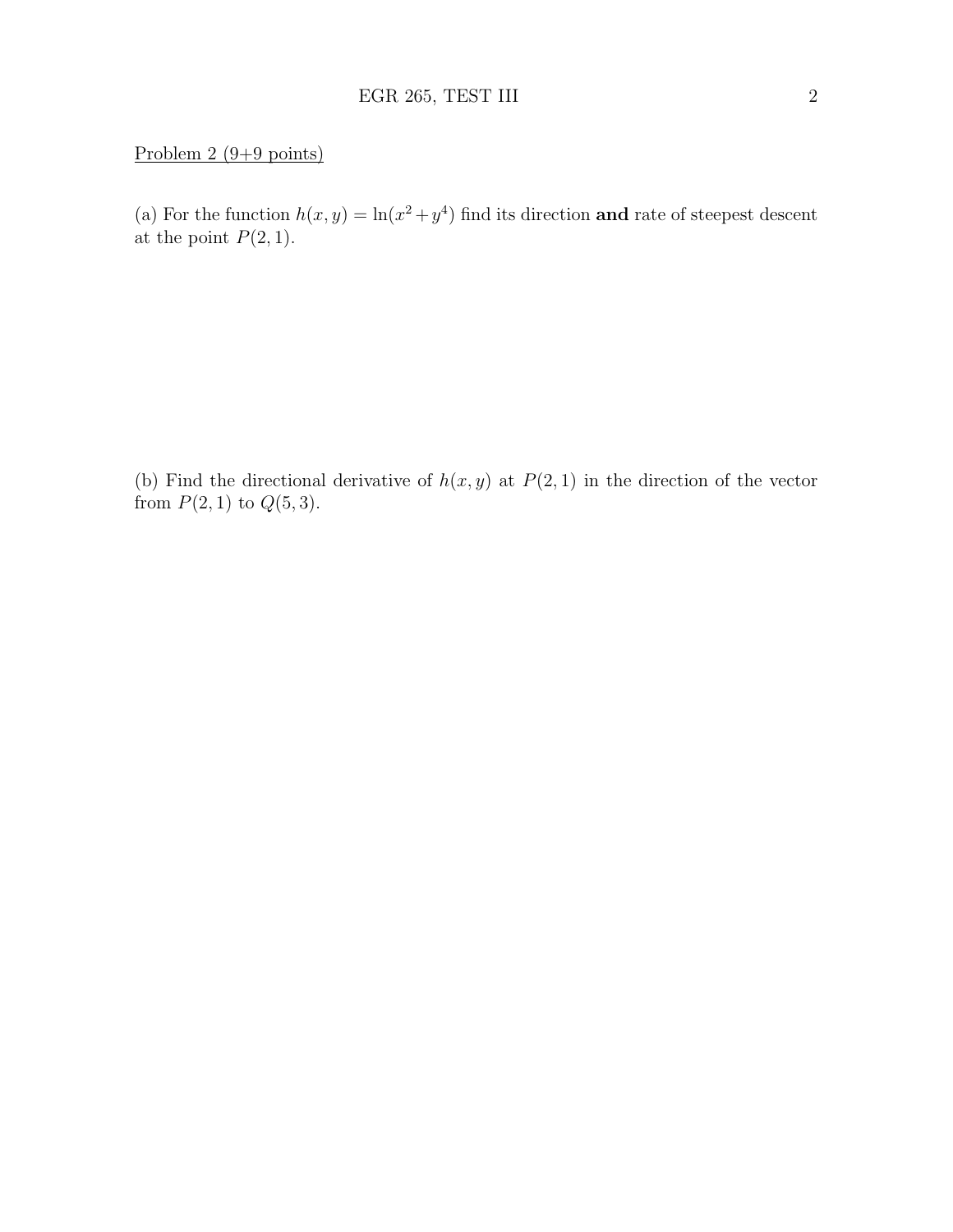## Problem 3 (12+6 points)

(a) Find an equation for the tangent plane to the level surface  $3x^2 + y^4 + 2z^2 = 15$  at the point  $(2, 1, 1)$ .

(b) Also, find parametric equations for the normal line of  $3x^2 + y^4 + 2z^2 = 15$  at  $(2, 1, 1)$ .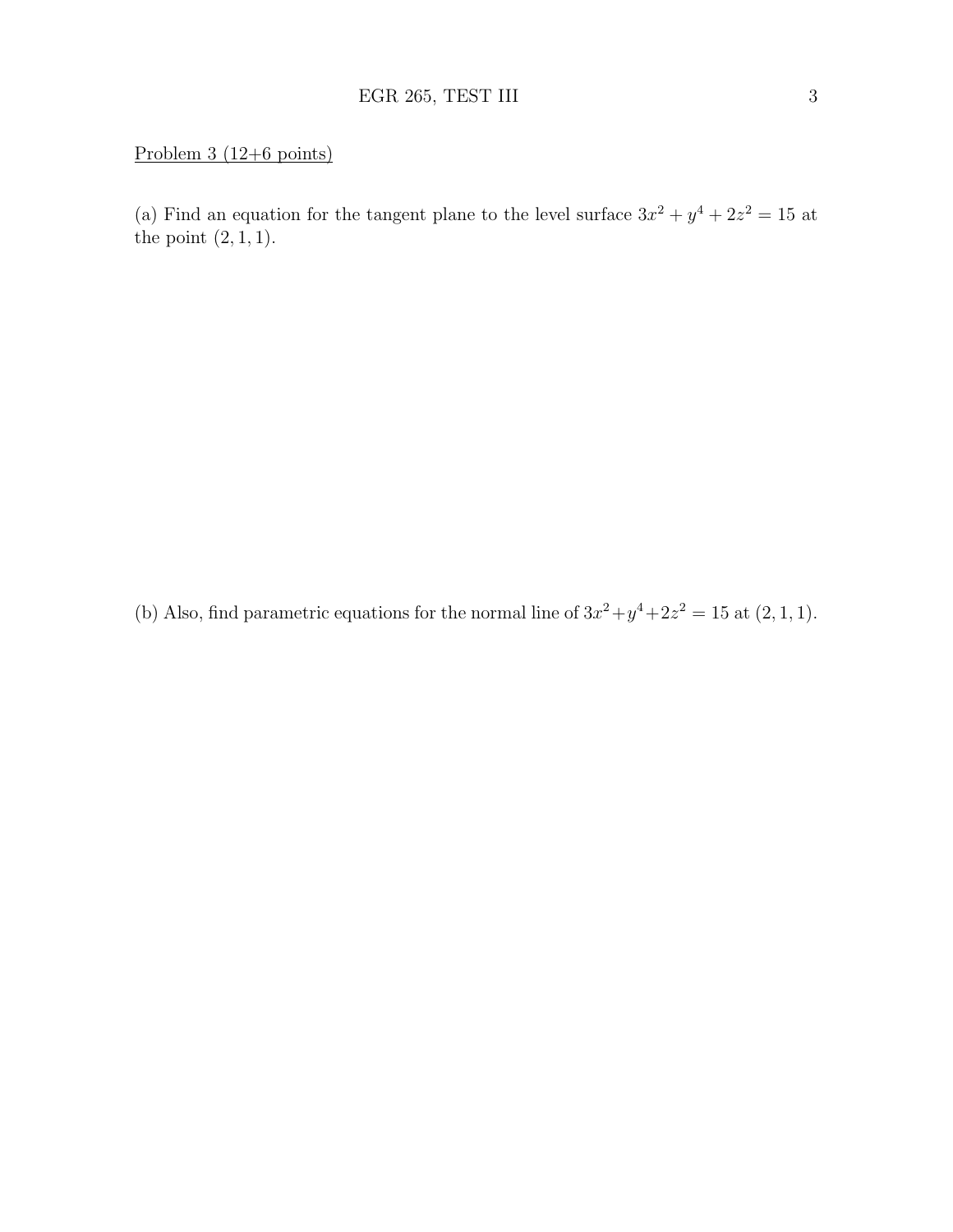## Problem 4 (12 points)

Evaluate  $\int_C x \, ds$ , where C is the graph of the function  $y = x^2$ ,  $0 \le x \le 2$ .

Problem 5 (12 points)

Find the work done by the force field

$$
F(x, y) = 2xy\mathbf{i} + ye^y\mathbf{j}
$$

along the curve C parameterized by  $x = t^3$ ,  $y = t$ ,  $0 \le t \le 1$ .